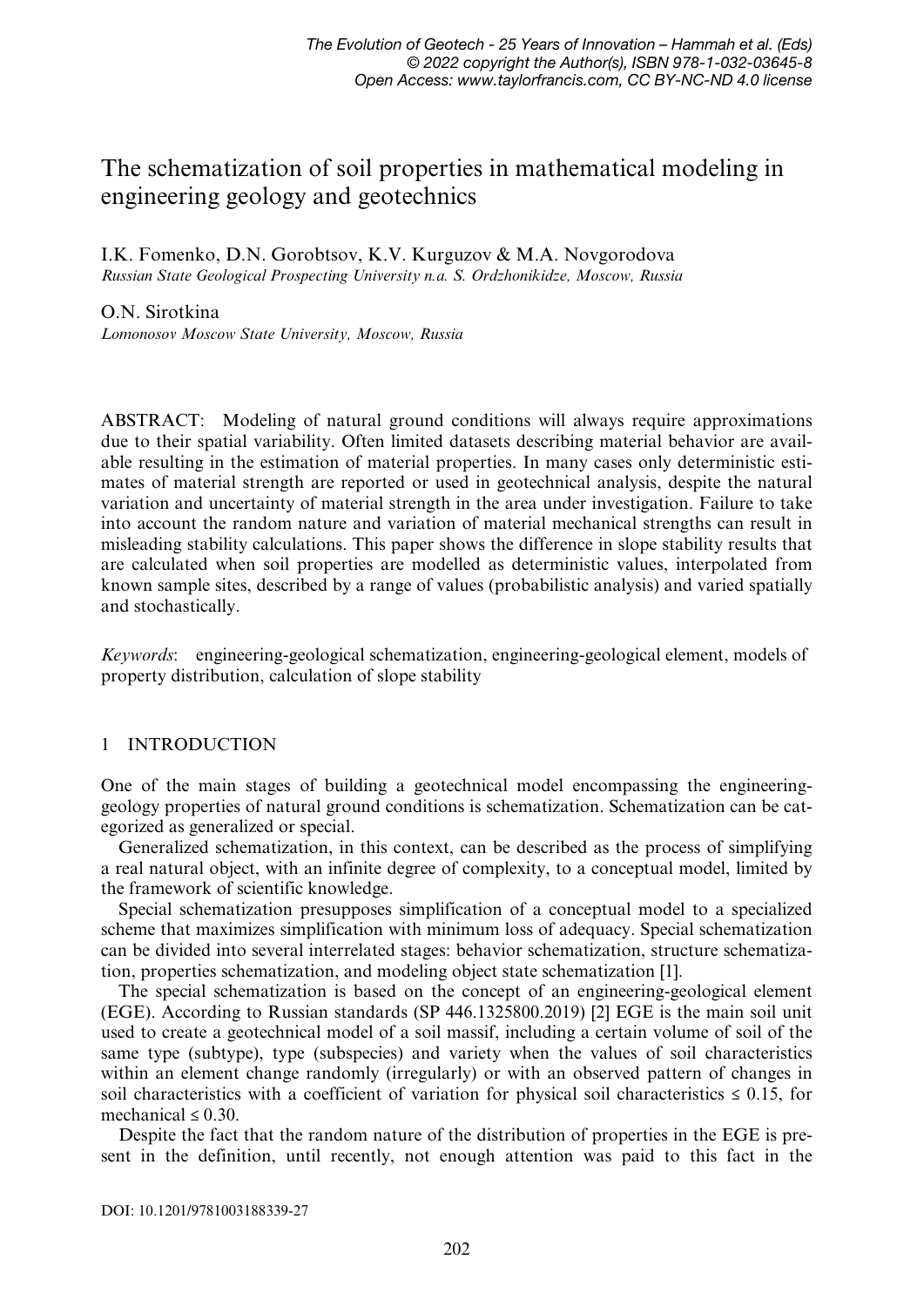construction of geotechnical models. Although statistical properties describing the variation in soil properties were calculated, strength parameters applied in geotechnical models were deterministic.

However, the situation has changed in recent years. This is due to the increased computation of probabilistic analysis [3], which considers the uncertainty of material properties in geotechnical models, and can also be used in risk-based design analysis [4].

Currently, there are four main types of models that describe the distribution of soil properties geotechnical models. These are deterministic models, interpolation models, probabilistic models and models applying spatial variability.

Example applications of all four methods will be shown using a slope case from Moscow. Stability was assessed using 2D (plain strain) limit equilibrium analysis. Optimized Cuckoo search methods were applied.

#### $\mathcal{D}$ OBJECT OF STUDY

The work site is located in Lapshinka, Moscow (Figure 1)



Figure 1. Location of the study area (red rectangle).

Geomorphologically, the study area is located within the gently undulating moraine plain, with well-developed river valleys. The relief is characterized by absolute surface elevations of the order of 180.35 - 182.05 m.

Quaternary deposits, of technogenic displaced soils, alluvial, cover, glacial and Cretaceous deposits, form the geological structure to the explored depth of 20.0 m. Hydrogeological conditions are characterized by the close occurrence of groundwater, as well as the presence of a large number of aquifers, hydraulically connected with each other.

Within the study area, the technogenic-displaced soils that compose the dump body are brown loam, slightly compacted, and refractory. The thickness of technogenic soils varies from 2.7 m to 12.0 m.

Field observations of the study area noted surficial cracking on the edge of the embankment (Figure 2).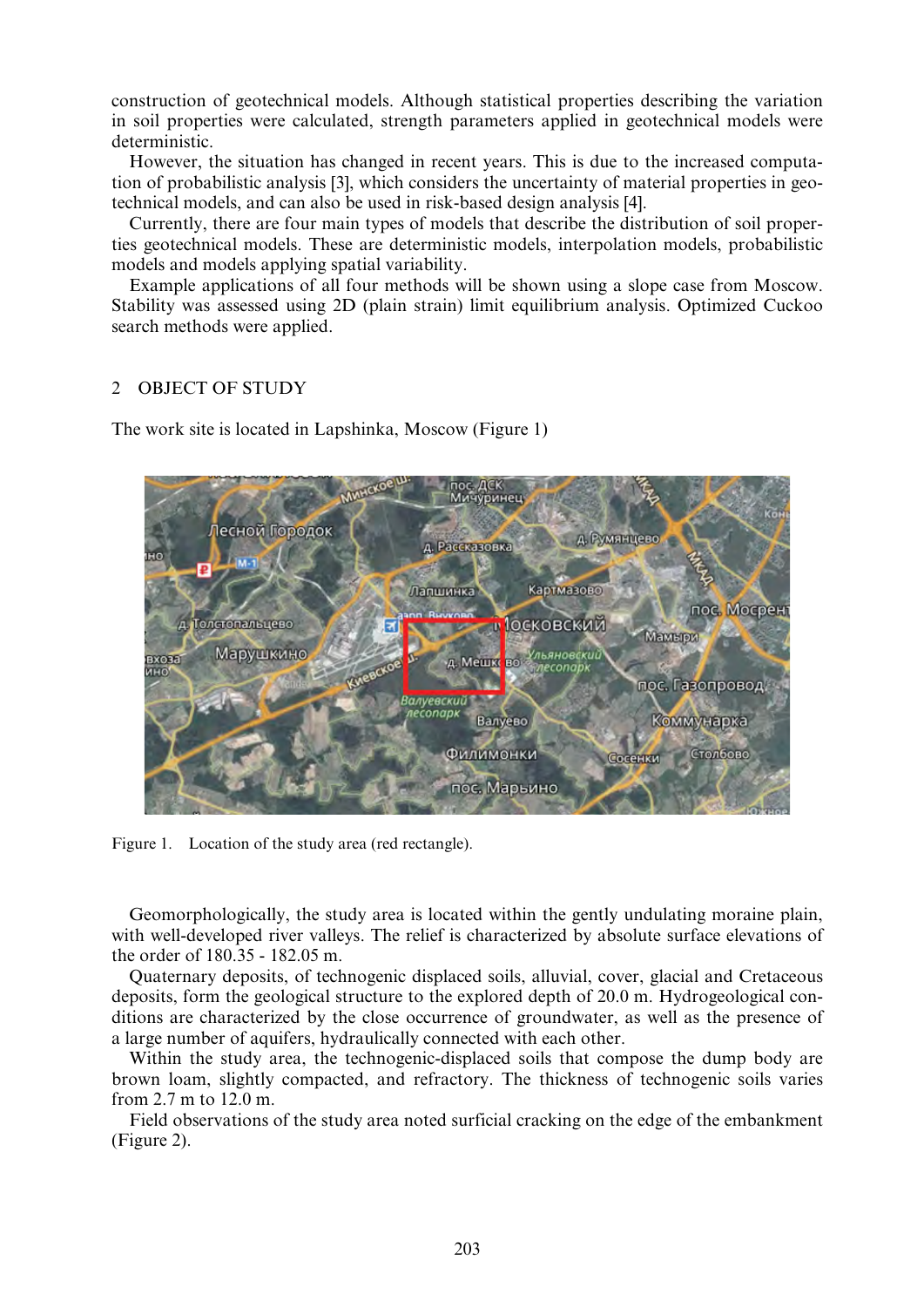



Figure 2. Cracks on the edge of the embankment.

# 3 DESIGN SCHEMES AND INITIAL DATA

The physical and mechanical properties of technogenic soils occurring within the study area are very different from other soils formed in nature. The distribution of properties in technogenic soils is characterized by great heterogeneity. For this reason, the selection of layers of different physical and mechanical properties and their assignment in geotechnical models presents a certain difficulty. To assess the variation in results that can be calculated with and without consideration of the heterogeneity of the technogenic soil, slope stability was assessed using deterministic, interpolation, probabilistic and spatial variation analysis methods.

# 3.1 Deterministic model

When modelling using deterministic inputs, soil strength parameters included in the geotechnical model are the single (scalar) values for each EGE: density, cohesion, angle of internal friction The critical slip surface and factor of safety (FS) calculated using deterministic soil properties is displayed in Figure 3.

# 3.2 Interpolation model

In interpolation models, the initial parameters are numerical arrays defined for each soil property (density, specific cohesion, angle of internal friction) and coordinates of the sample sites. Based on this information, soil properties are interpolated for the remainder of the model extents using interpolation algorithms built into the analysis software Different results may be obtained using different interpolation methods.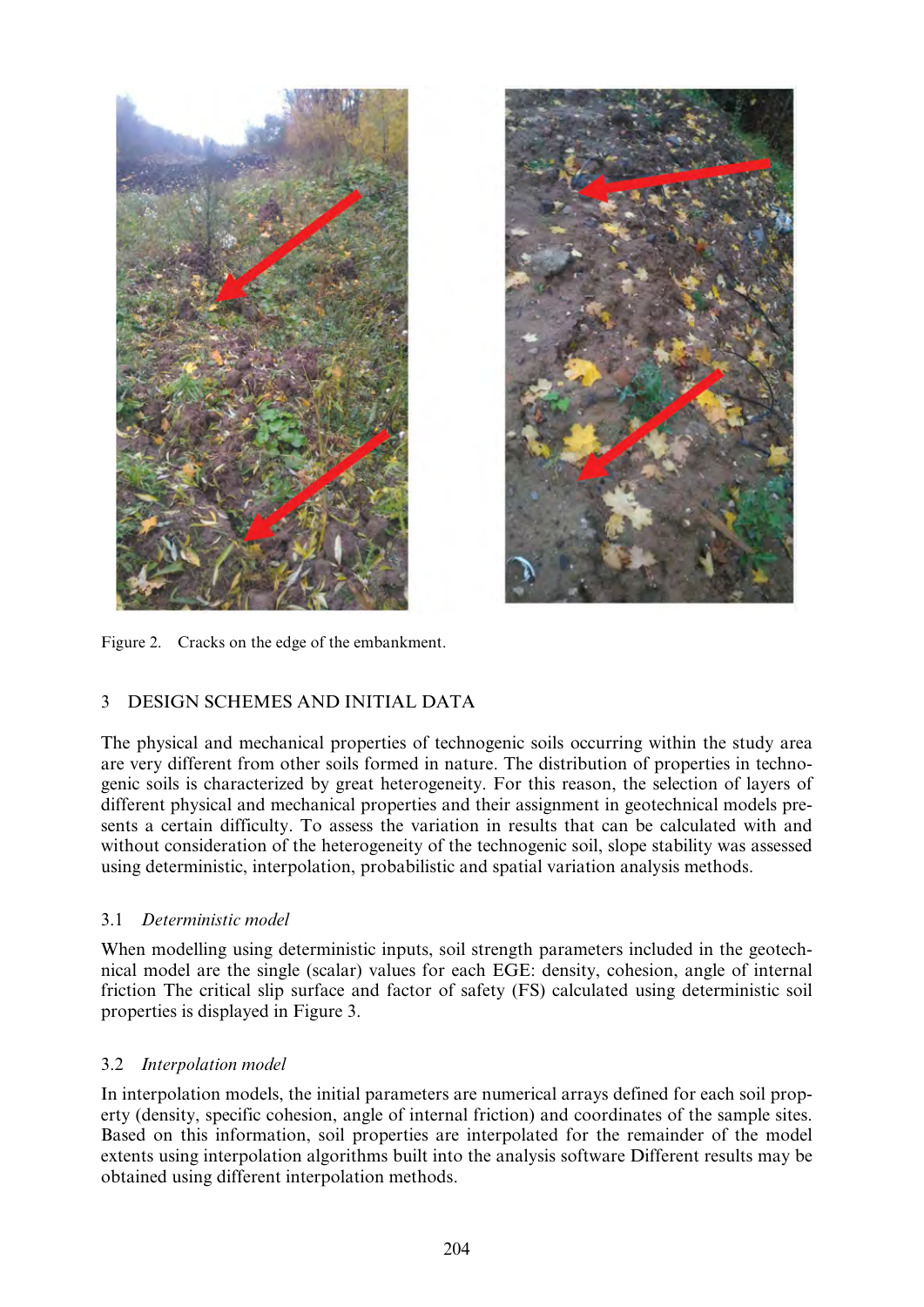

Figure 3. Model results using deterministic inputs of soil properties.

The critical slip surface and FS calculated using interpolated soil properties is displayed in Figure 4.



Figure 4. Model results using interpolated soil properties. Variance in soil cohesion displayed.

#### 3.3 Probabilistic model

In contrast to the models described above, the initial parameters in probabilistic models are not scalar quantities, but functions of the probability distribution of soil properties [11].

The main problem in constructing a probabilistic model is to determine the distribution of material properties. In the case of a normal distribution, two parameters are required to construct a probability function: mean and standard deviation.

The output of probabilistic models is the distribution of FS, Figure 5, where several FS have been calculated using different combinations of soil parameters along the selected distribution.

The variability of the properties of soils affects the value of FS. Together with probabilistic analysis, sensitivity analysis can be completed to determine the sensitivity of FS to one unit change in material property (e.g. one unit change in cohesion over the specified range). Sensitivity analyses can assist to determine if the FS is more sensitive to changes in certain materials and/or properties in the model.

It should also be noted that the critical strength parameters are not a single pair of values (e.g. a single angle of internal friction and cohesion), but could be any combination over a range of values, Figure 6.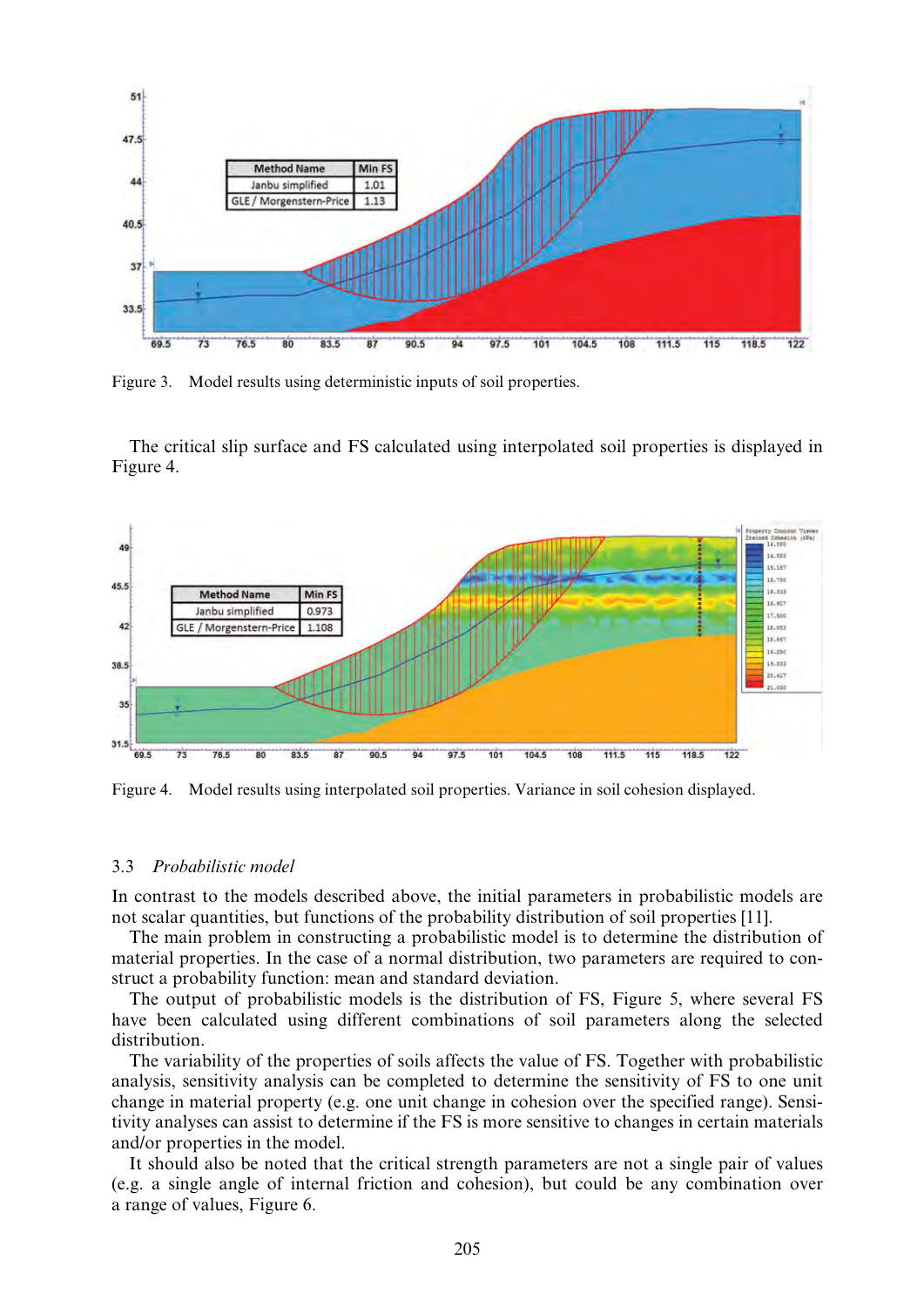

Figure 5. Cumulative distribution of FS as calculated from probabilistic model (42% of simulations had a FS less than 1).



Figure 6. Two-way sensitivity analysis for the simulated slope. The red line is the dependence of the angle of internal friction on cohesion at which the FS slope is 1. Any combination of friction angle and cohesion highlighted in red will result in FS = 1.

#### 3.4 Spatial variation

## 1. Model of variability

Not taking into account the random component in the structure of numerical estimates of the geological parameter (using purely deterministic models) often leads to erroneous results [10].

Spatial variability of soil properties can be modeled using the theory of random fields [6, 12, 13], according to which, in any area of the geotechnical model, soil properties are a random variable characterized by a probability distribution function and correlating with the values of soil properties in adjacent areas [7]. Spatial correlation of soil properties is determined based on the autocorrelation function, which can be estimated from the results of measurements of the parameter at various points according to the results of field or laboratory tests [8].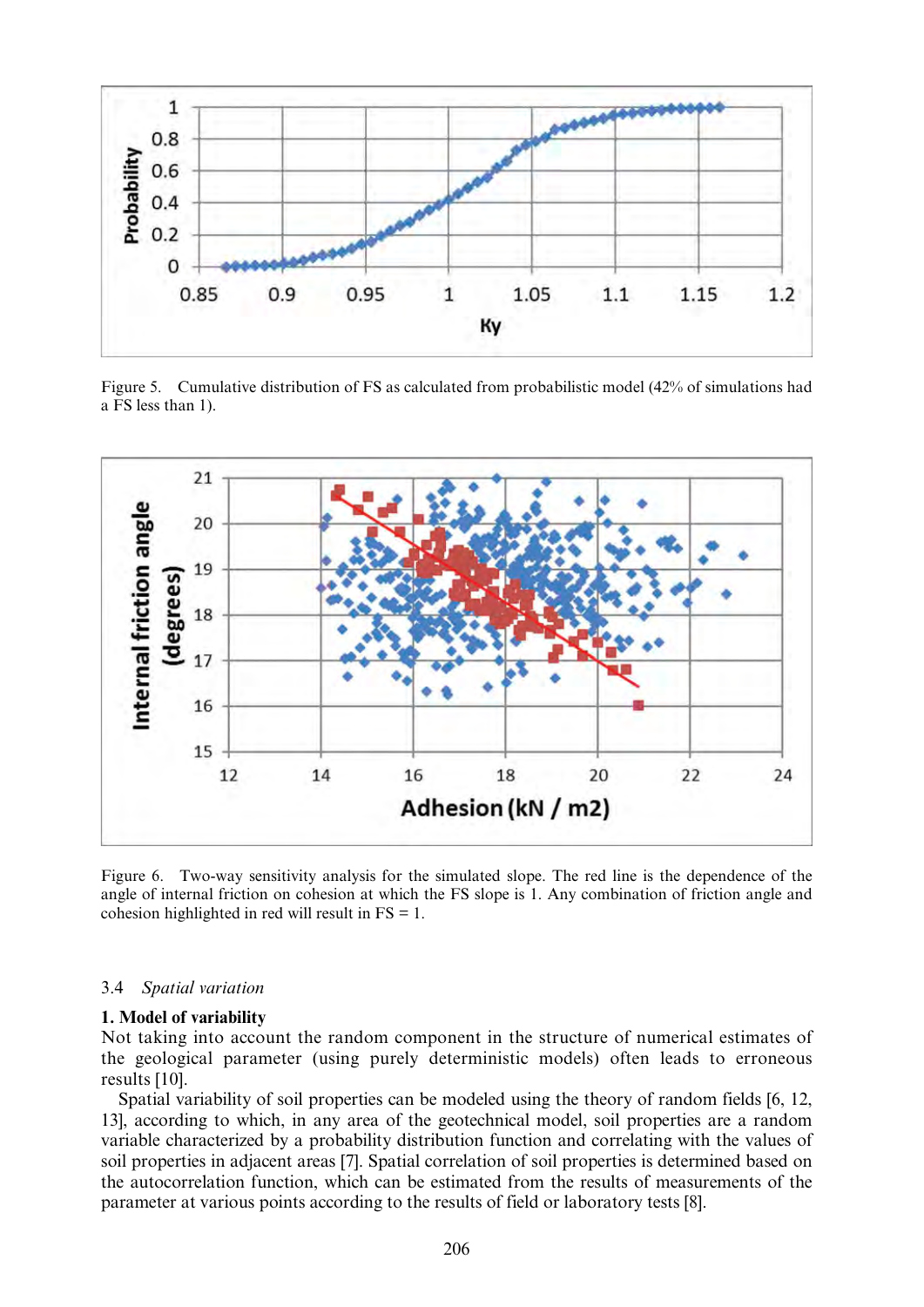The correlation structure of a random Gaussian domain can be determined using the Markov correlation coefficient function:

$$
R(\tau_x, \tau_y) = exp\left\{-\sqrt{\left(\frac{2\tau_x}{\theta x}\right)^2 + \left(\frac{2\tau_y}{\theta y}\right)^2}\right\}
$$

where  $R(\tau_x, \tau_y)$  is the autocorrelation coefficient,  $\tau_x$  and  $\tau_y$  are the absolute distances between two points in the horizontal and vertical directions, respectively,  $\theta_x$  and  $\theta_y$  are the correlation distances in the horizontal and vertical directions, respectively [9].



Figure 7. The model of the specific cohesion distribution for: a) the average value of Ku -1.01; b) the minimum value of Ku is 0.97. The horizontal correlation distance is 1m, the probability of a landslide process is 53.6%.

Thus, the necessary initial parameters for the variability model, in addition to the probability distribution function of soil properties, are the values of the correlation distance,  $\theta_x$  and  $\theta_y$ .

Stability results of the case study when spatial variation of soil properties is applied is displayed in Figure 7.

Model results show that variation in  $\theta_x$  has a limited impact on FS, for all cases the average FS is 1.01). However, the probability of failure increases with decreasing  $\theta_x$ , Figure 8.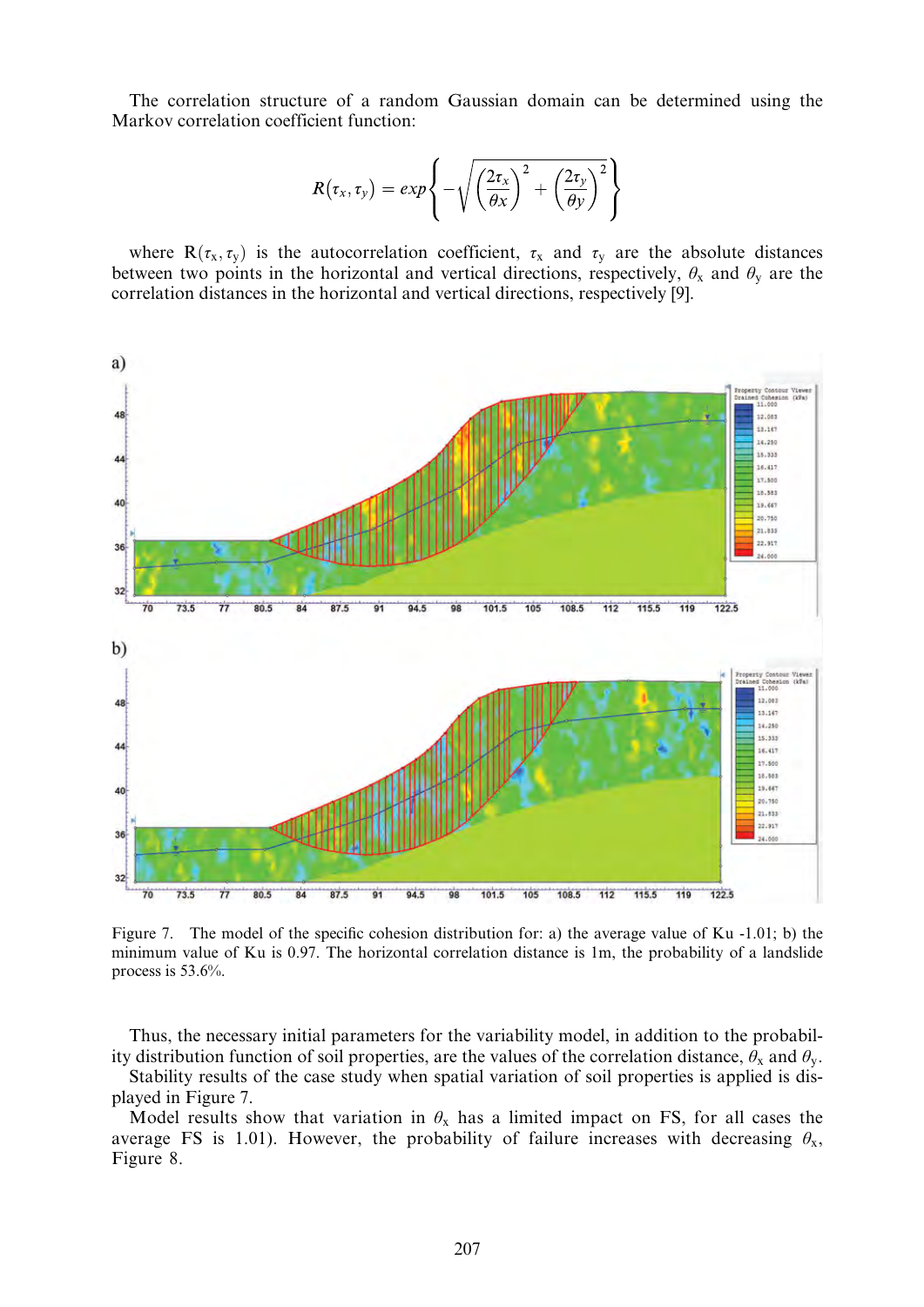

Figure 8. Variation in probability of failure with  $\theta_x$ .

#### 4 CONCLUSION

The mechanical properties of natural ground conditions are inherently variable. Often only limited is available to describe the mechanical behavior of soils, leaving much uncertainty in the true material behavior. Geotechnical models should consider this inherent variability in strength.

This paper has shown how the FS and probability of failure can vary when slope stability is calculated with and without consideration of material property heterogeneity.

A case slope from near Moscow was assessed using deterministic, interpolated, probabilistic and spatially variable analysis methods. Different results were calculated for each method for the same slope case.

Probabilistic analysis and the application of spatial variability in slope stability models can assist to account for the spatial variability and uncertainty in natural slopes. In the case study described in this paper, probability of failure was shown to increase with decreasing horizontal spatial correlation.

# REFERENCES

- 1. Fomenko I.K. Mathematical modeling of the stress state of an engineering-geological massif composed of anisotropic rocks // abstract of a dis ... candidate of geological miner. Sciences: 04.00.07. Moscow. 2001.S. 24.
- 2. SP 446.1325800.2019 (Engineering and geological surveys for construction. General rules for the production of works)
- 3. Griffiths, D. & Fenton, Gordon. (2007). Probabilistic Methods in Geotechnical Engineering. 10.1007/978-3-211-73366-0
- 4. Fenton G.A., Griffith D.V. Risk assessment in geotechnical engineering NewJersey: WILEY, 2008
- 5. Bufeev FK, Fomenko IK, Sirotkina on influence of methods of interpolation of strength properties of soils on the results of calculation of the stability of slopes // International scientific research journal. - 2016. - S. 127–133. DOI: 10.18454/IRJ.2227-6017
- 6. Vanmarcke, E., (1983), "Random Fields: Analysis and Synthesis," MIT Press, Cambridge, MA
- 7. El-Ramly, H. and Morgenstern, N. and Cruden, D., (2002), "Probabilistic slope stability analysis for practice," Can. Geot. J., 39 (3), pp. 665–683
- 8. Baecher, G.B. and Christian, J.T., (2005), "Reliability and Statistics in Geotechnical Engineering," John Wiley & Sons